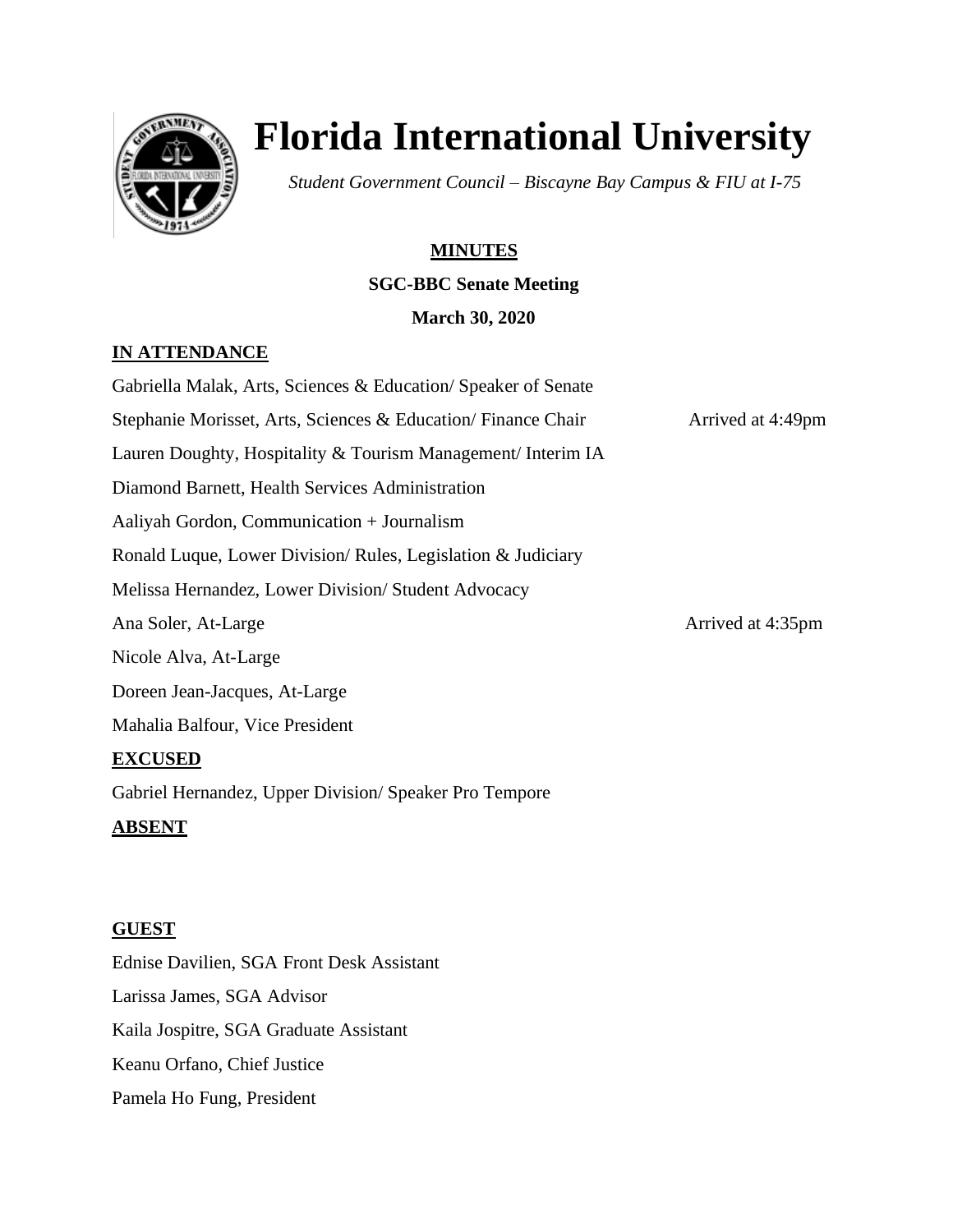Lauren Socarras, FIU I-75 Office Assistant Yully Castrillon, FIU I-75 Student Assistant Justin Bu, SGA BBC Intern Duwayne Parkes, FIU I-75 Student Assistant

## **CALL TO ORDER**

The Student Government Association (BBC) held a meeting on **March 30, 2020** via **Zoom**. The meeting was called to order at **3:38 pm,** approximately, by **Speaker Malak** who presided over the meeting in its entirety.

## **WELCOME**

Speaker Malak stated a greeting.

## **SPEAKER'S REPORT**

Speaker Malak…

- There is not much to report; however, we have the first reading of the U-Wide Bills and Resolution to go over
- President Ho Fung noticed errors on Resolution 2020.0009. We will review
- I need to speak with Senators Doughty, Luque and Jean-Jacques. I already met with Senator Alva
- Please nominate your peers for the Leadership Awards

## **VICE PRESIDENT'S REPORT**

Vice President Balfour…

- I have an announcement dropping on Instagram tonight. Please share with your friends
- March 31, 2020 I I have a meeting with BBC administration. Speaker Malak and President Ho Fung will also be in attendance

## **ADVISOR'S REPORT**

Ms. James…

- Please nominate your peers and faculty members for the Leadership Awards
- Next Monday's meeting will be the last of first readings
- I need 3 council members to review the High Achievers award. An email will be sent
- An email will also be sent regarding composite pictures. Dates for composite pictures are TBA
- Elections will be held April 7-8, 9am-7pm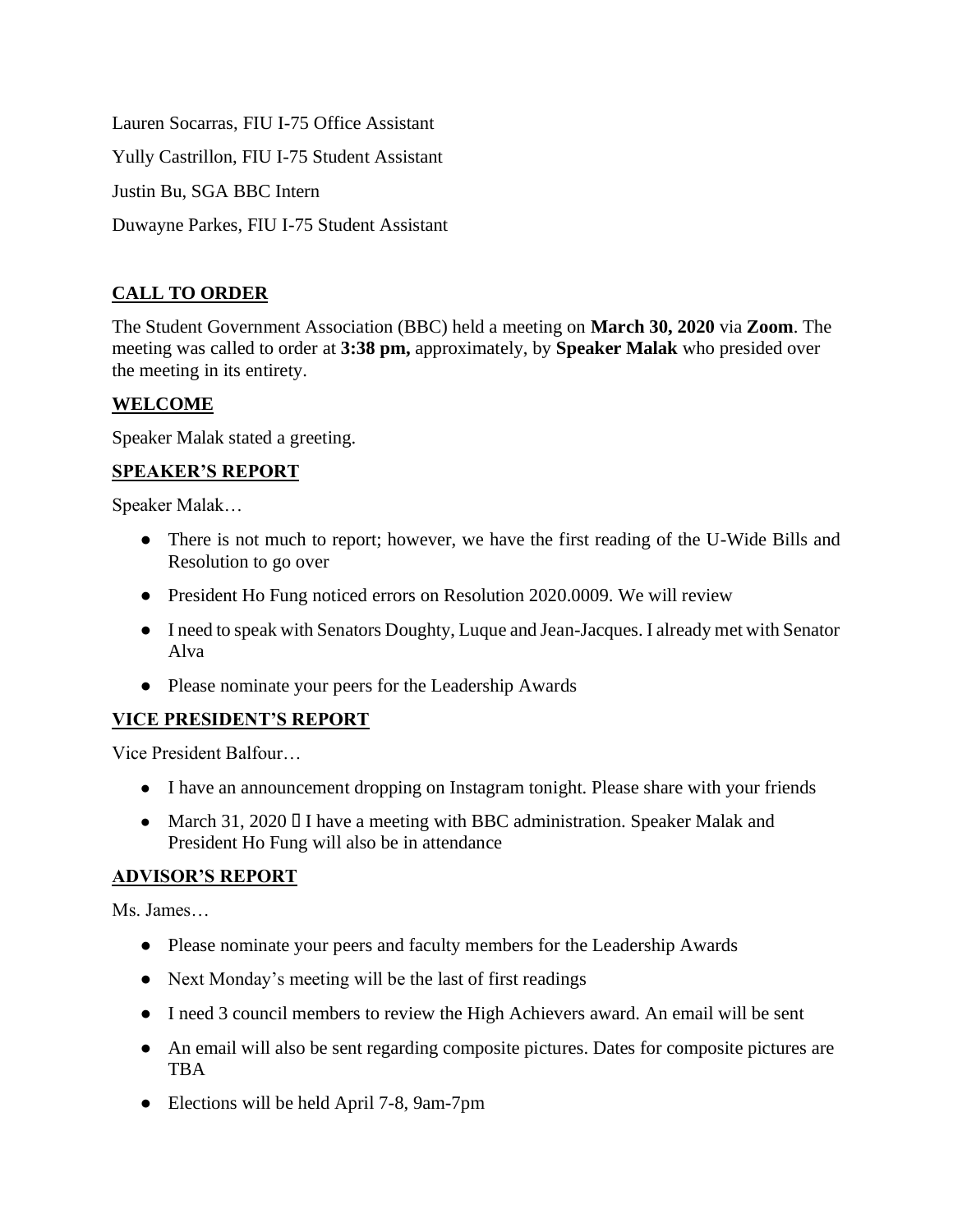o voting.fiu.edu

### **GRADUATE ASSISTANT'S REPORT**

Ms. Jospitre…

- I am working with Vice President Balfour on her special announcement
- If you have any events in mind, please contact me

#### **PRESIDENT'S REPORT**

President Ho Fung…

- March 31, 2020 I I have a meeting at 2pm regarding research and ideas
- I have reached out to the FIU foundation about the emergency aid. I was informed that the aid was handled by Student Affairs. I will contact them and ask how students can get access to it and increasing its promotion

### **R.L.J REPORT**

Senator Luque…

- According to the Amendment Bill, each chair will have 5 hours
- We will be going over many Resolutions during next week's meeting
- I will schedule my one on one meeting with Speaker Malak

### **STUDENT ADVOCACY REPORT**

Senator Hernandez…

● I have already completed two meetings for the month. April meeting days will be released once the quiz results have been reviewed

#### **SENATOR'S REPORT**

- Senator Barnett
	- o I will schedule a one on one meeting with Speaker Malak
- Senator Gordon
	- o I have 3 Bills to read today. I look forward to feedback
- Senator Doughty
	- o I had a meeting with Internal Affairs last Friday. We have an upcoming meeting in April
	- o I will schedule a one on one meeting with Speaker Malak
- Senator Jean-Jacques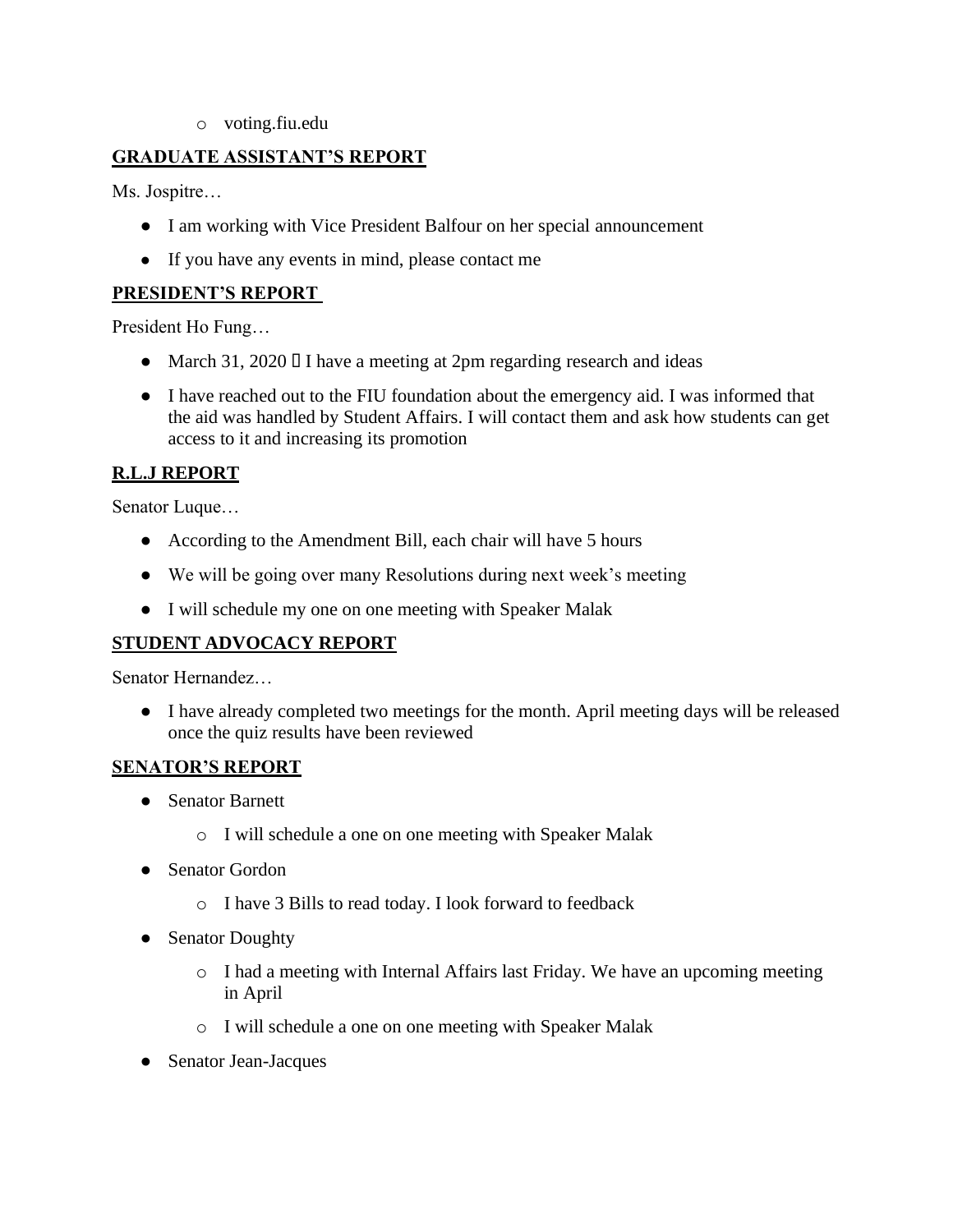- o I am working on my Legislation. I will schedule a one on one meeting with Speaker Malak
- Senator Alva
	- o I have my first legislation reading today

#### **OLD BUSINESS**

- Approval of the minutes  $\Box$  March 23, 2020
	- o Edits were made. Roll call votes will be added

Senator Luque motioned to approve the minutes. Senator Gordon seconded.

#### **NEW BUSINESS**

- Second reading of Resolution 2020.0009
	- o Senator Melissa presented
	- o President Ho Fung asked for the following edits
		- Write both campus names in full
		- Full buses cause student tardiness and stress
	- $\circ$  Q/A
		- **•** Senator Gordon: Can you get a quote for the  $4<sup>th</sup>$  "whereas"?
			- Senator Hernandez responded: "Senator Soler made a comment regarding transportation, which will be added"
		- Senator Malak: Put a separate "whereas" for the bus departure days/times
		- Senator Gordon: Shouldn't a copy be sent to the Department of Transportation?
			- Senator Hernandez responded: "Yes. It will be added to the Resolution"

Senator Barnett motioned to vote. Senator Alva seconded.

#### Roll Call Vote

Senator Jean-Jacques: yay

Senator Alva: yay

Senator Hernandez: yay

Senator Luque: yay

Senator Gordon: yay

Senator Barnett: yay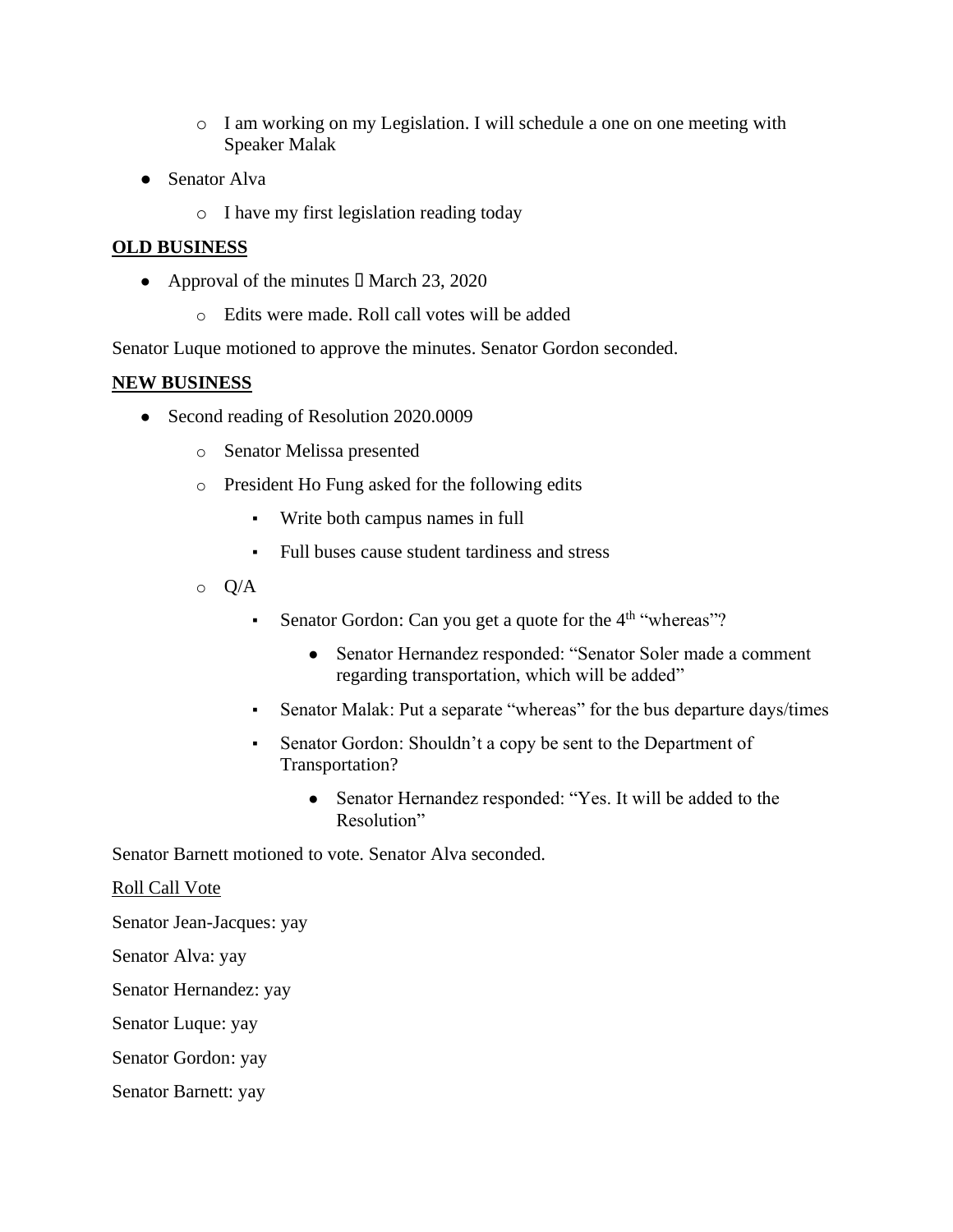Senator Doughty: yay

Speaker Malak: yay

With a motion of 8-0-0, the Resolution passes.

- Second reading of Senate Bill 2020.0001
	- o Speaker Malak presented
	- o Senators will do 3 hours and Chairs will do 5 hours weekly

Senator Gordon motioned to vote. Senator Barnett seconded

Roll Call Vote

Senator Jean-Jacques: yay

Senator Alva: yay

- Senator Hernandez: yay
- Senator Luque: yay

Senator Gordon: yay

Senator Barnett: yay

Senator Doughty: yay

Speaker Malak: yay

With a motion of 8-0-0, the Resolution passes.

- Second reading of Resolution 2020.0007
	- o Senator Jean-Jacques presented

Senator Gordon motioned to amend the Resolution for edits. Senator Hernandez seconded.

- o Q/A
	- Senator Gordon: Correct grammar mistakes. Send a copy to the Director of the Academic Success Center

Senator Gordon motioned to vote. Senator Alva seconded.

#### Roll Call Vote

Senator Jean-Jacques: yay

Senator Alva: yay

Senator Hernandez: yay

Senator Luque: yay

Senator Gordon: yay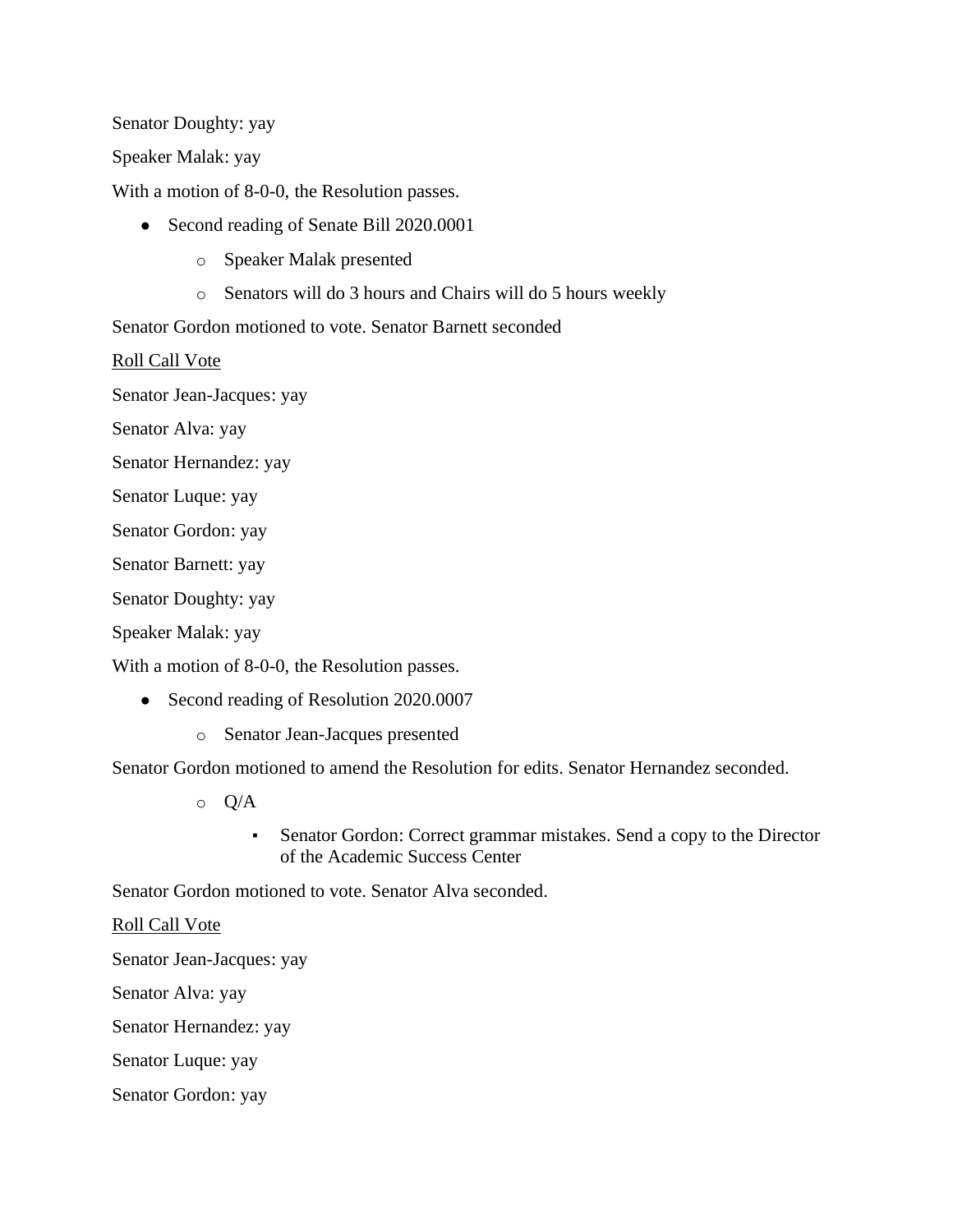Senator Barnett: yay

Senator Doughty: yay

Speaker Malak: yay

With a motion of 8-0-0, the Resolution passes.

- First reading of U-Wide Bill 2020.0002
	- o Senator Gordon presented
	- o Edits were made
- First reading of U-Wide Bill 2020.0003
	- o Senator Gordon presented
	- o Edits were made
- First reading of U-Wide Bill 2020.0004
	- o Senator Gordon presented
	- o Edits were made
- First reading of Resolution 2020.0008
	- o Senator Alva presented
	- o Edits were made

#### **DISCUSSION**

- Open Forum
	- o Student concerns
		- Yully Castrillon suggested to add the times of the Senate and General meetings to the flyers that sent via email
			- Ms. James responded: "The times can be sent via email. Corrections will be made for future flyers"
	- o Senate concerns
		- Senator Hernandez: "Does FIU have steps in place for a crisis?"
			- Speaker Malak responded: "There are resources available to students; however, Ms. James may be able to provide you with a better answer."
		- Ms. James responded: "FIU has an Emergency Management office; however, there was no plan in place for this pandemic."

#### **ANNOUNCEMENTS**